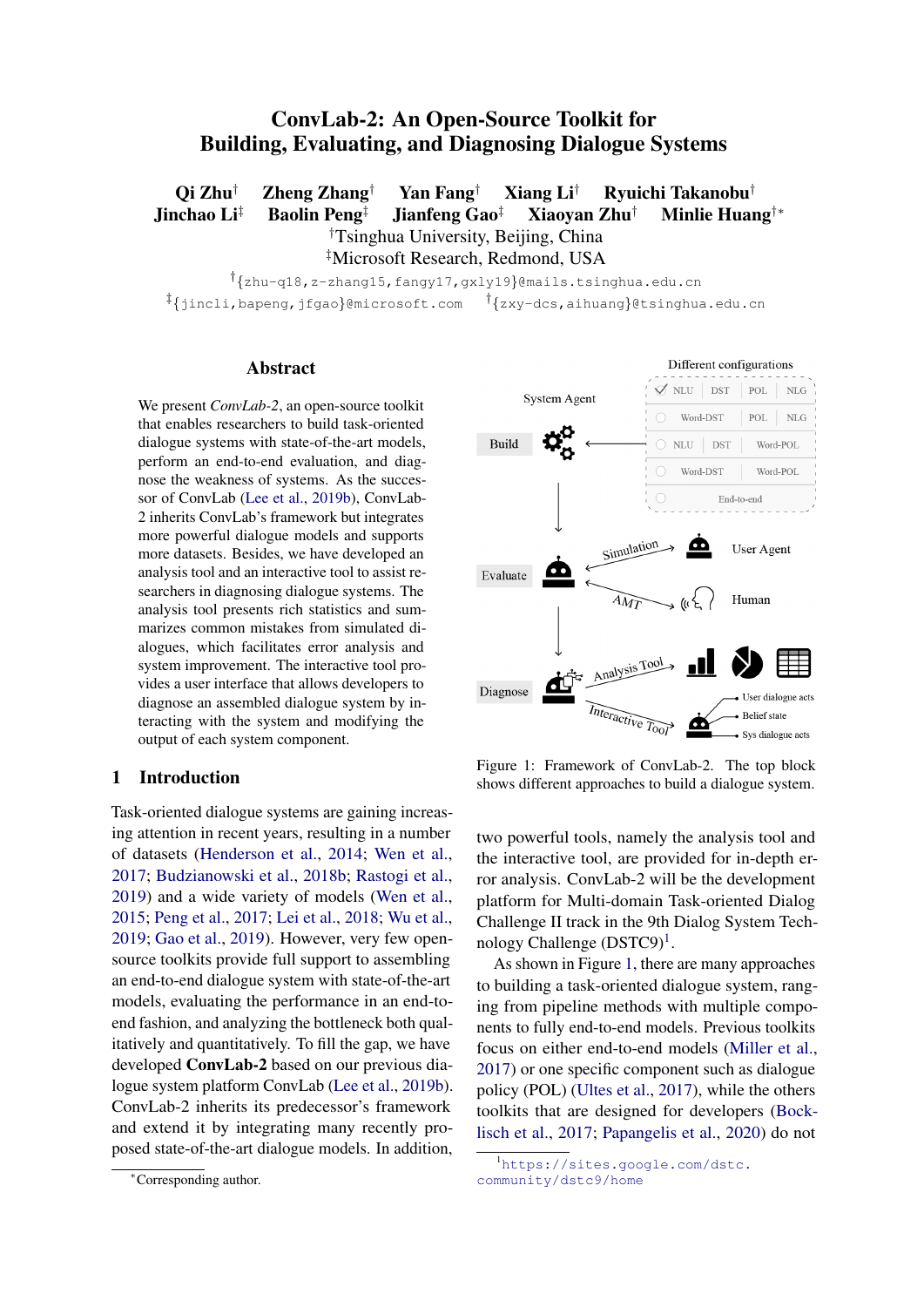have state-of-the-art models integrated. ConvLab [\(Lee et al.,](#page-6-0) [2019b\)](#page-6-0) is the first toolkit that provides various powerful models for all dialogue components and allows researchers to quickly assemble a complete dialogue system (using a set of recipes). ConvLab-2 inherits the flexible framework of ConvLab and imports recently proposed models that achieve state-of-the-art performance. In addition, ConvLab-2 supports several large-scale dialogue datasets including CamRest676 [\(Wen et al.,](#page-7-0) [2017\)](#page-7-0), MultiWOZ [\(Budzianowski et al.,](#page-6-2) [2018b\)](#page-6-2), DealOrNoDeal [\(Lewis et al.,](#page-6-9) [2017\)](#page-6-9), and CrossWOZ [\(Zhu](#page-7-5) [et al.,](#page-7-5) [2020\)](#page-7-5).

To support end-to-end evaluation, ConvLab-2 provides user simulators for automatic evaluation and integrates Amazon Mechanical Turk for human evaluation, similar to ConvLab. Moreover, it provides an analysis tool and a human-machine interactive tool for diagnosing a dialogue system. Researchers can perform quantitative analysis using the analysis tool. It presents useful statistics extracted from the conversations between the user simulator and the dialogue system. This information helps reveal the weakness of the system and signifies the direction for further improvement. With the interactive tool, researchers can perform qualitative analysis by deploying their dialogue systems and conversing with the systems via the webpage. During the conversation, the intermediate output of each component in a pipeline system, such as the user dialogue acts and belief state, are presented on the webpage. In this way, the performance of the system can be examined, and the prediction errors of those components can be corrected manually, which helps the developers identify the bottleneck component. The interactive tool can also be used to collect real-time humanmachine dialogues and user feedback for further system improvement.

### 2 ConvLab-2

### 2.1 Dialogue Agent

Each speaker in a conversation is regarded as an agent. ConvLab-2 inherits and simplifies ConvLab's framework to accommodate more complicated dialogue agents (e.g., using multiple models for one component) and more general scenarios (e.g., multi-party conversations). Thanks to the flexibility of the agent definition, researchers can build an agent with different types of configurations, such as a traditional pipeline method (as

shown in the first layer of the top block in Figure [1\)](#page-0-1), a fully end-to-end method (the last layer), and between (other layers) once instantiating corresponding models. Researchers can also freely customize an agent, such as incorporating two dialogue systems into one agent to cope with multiple tasks. Based on the unified agent definition that both dialogue systems and user simulators are treated as agents, ConvLab-2 supports conversation between two agents and can be extended to more general scenarios involving three or more parties.

### 2.2 Models

ConvLab-2 provides the following models for every possible component in a dialogue agent. Note that compared to ConvLab, newly integrated models in ConvLab-2 are marked in bold. Researchers can easily add their models by implementing the interface of the corresponding component. We will keep adding state-of-the-art models to reflect the latest progress in task-oriented dialogue.

#### 2.2.1 Natural Language Understanding

The natural language understanding (NLU) component, which is used to parse the other agent's intent, takes an utterance as input and outputs the corresponding dialogue acts. ConvLab-2 provides three models: Semantic Tuple Classifier (STC) [\(Mairesse et al.,](#page-6-10) [2009\)](#page-6-10), MILU [\(Lee et al.,](#page-6-0) [2019b\)](#page-6-0), and BERTNLU. BERT [\(Devlin et al.,](#page-6-11) [2019\)](#page-6-11) has shown strong performance in many NLP tasks. Thus, ConvLab-2 proposes a new BERTNLU model. BERTNLU adds two MLPs on top of BERT for intent classification and slot tagging, respectively, and fine-tunes all parameters on the specified tasks. BERTNLU achieves the best performance on MultiWOZ in comparison with other models.

### 2.2.2 Dialogue State Tracking

The dialogue state tracking (DST) component updates the belief state, which contains the constraints and requirements of the other agent (such as a user). ConvLab-2 provides a rule-based tracker that takes dialogue acts parsed by the NLU as input.

#### 2.2.3 Word-level Dialogue State Tracking

Word-level DST obtains the belief state directly from the dialogue history. ConvLab-2 integrates four models: MDBT [\(Ramadan et al.,](#page-6-12) [2018\)](#page-6-12), SUMBT [\(Lee et al.,](#page-6-13) [2019a\)](#page-6-13), and TRADE [\(Wu](#page-7-3) [et al.,](#page-7-3) [2019\)](#page-7-3). TRADE generates the belief state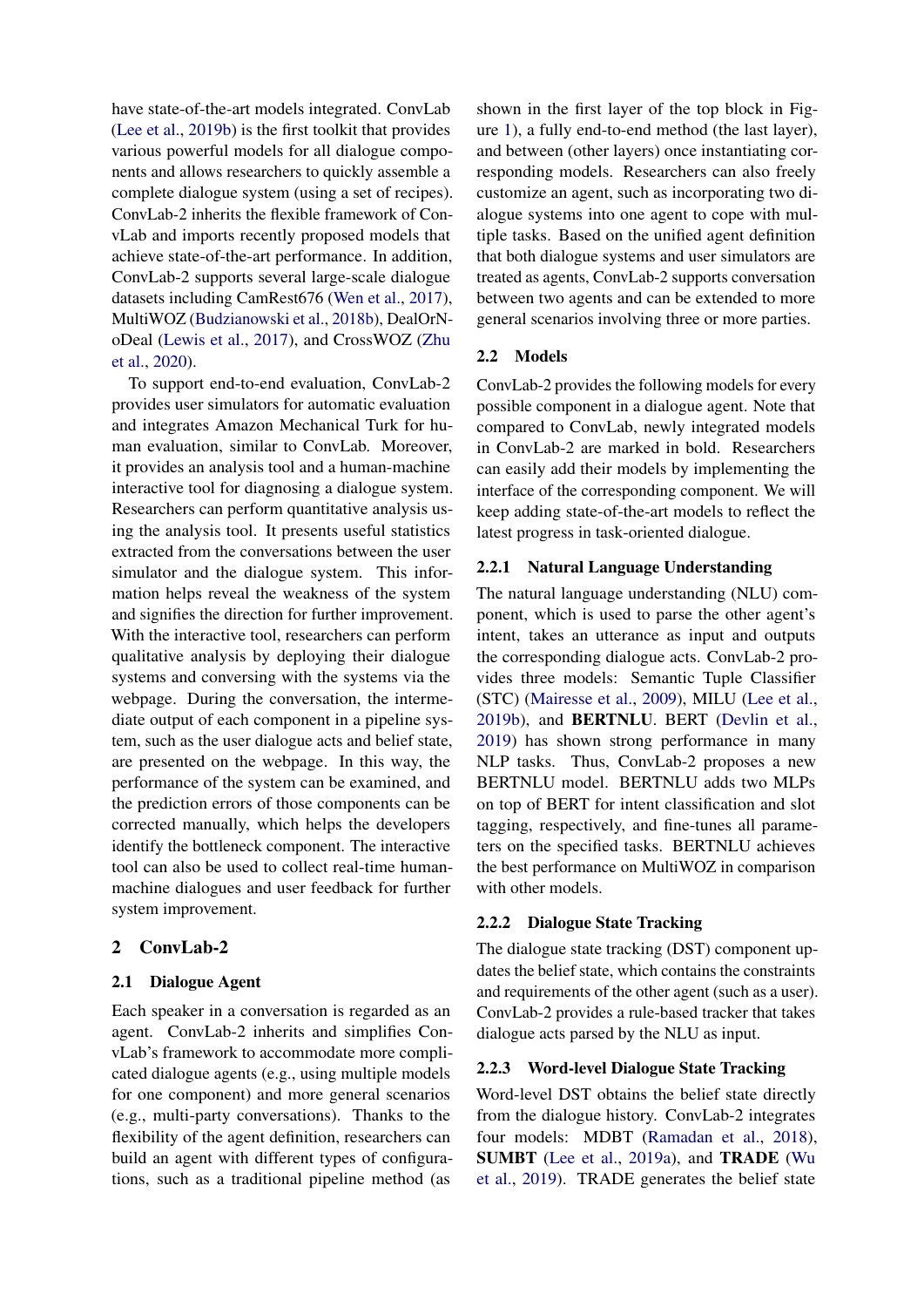from utterances using a copy mechanism and achieves state-of-the-art performance on Multi-WOZ.

# 2.2.4 Dialogue Policy

Dialogue policy receives the belief state and outputs system dialogue acts. ConvLab-2 provides a rule-based policy, a simple neural policy that learns directly from the corpus using imitation learning, and reinforcement learning policies including RE-INFORCE [\(Williams,](#page-7-6) [1992\)](#page-7-6), PPO [\(Schulman et al.,](#page-7-7) [2017\)](#page-7-7), and GDPL [\(Takanobu et al.,](#page-7-8) [2019\)](#page-7-8). GDPL achieves state-of-the-art performance on Multi-WOZ.

# 2.2.5 Natural Language Generation

The natural language generation (NLG) component transforms dialogue acts into a natural language sentence. ConvLab-2 provides a template-based method and SC-LSTM [\(Wen et al.,](#page-7-2) [2015\)](#page-7-2).

# 2.2.6 Word-level Policy

Word-level policy directly generates a natural language response (rather than dialogue acts) according to the dialogue history and the belief state. ConvLab-2 integrates three models: MDRG [\(Budzianowski et al.,](#page-6-14) [2018a\)](#page-6-14), HDSA [\(Chen et al.,](#page-6-15) [2019\)](#page-6-15), and LaRL [\(Zhao et al.,](#page-7-9) [2019\)](#page-7-9). MDRG is the baseline model proposed by [Budzianowski et al.](#page-6-2) [\(2018b\)](#page-6-2) on MultiWOZ, while HDSA and LaRL achieve much stronger performance on this dataset.

# 2.2.7 User Policy

User policy is the core of a user simulator. It takes a pre-set user goal and system dialogue acts as input and outputs user dialogue acts. ConvLab-2 provides an agenda-based [\(Schatzmann et al.,](#page-7-10) [2007\)](#page-7-10) model and neural network-based models including HUS and its variational variants (Gür et al., [2018\)](#page-6-16). To perform end-to-end simulation, researchers can equip the user policy with NLU and NLG components to assemble a complete user simulator.

### 2.2.8 End-to-end Model

A fully end-to-end dialogue model receives the dialogue history and generates a response in natural language directly. ConvLab-2 extends Sequicity [\(Lei et al.,](#page-6-4) [2018\)](#page-6-4) to multi-domain scenarios: when the model senses that the current domain has switched, it resets the belief span, which records information of the current domain. ConvLab-2 also integrates DAMD [\(Zhang et al.,](#page-7-11) [2019\)](#page-7-11) which obtains state-of-the-art results on MultiWOZ. As for

the DealOrNoDeal dataset, we provide the ROLL-OUTS RL policy proposed by [Lewis et al.](#page-6-9) [\(2017\)](#page-6-9).

### 2.3 Datasets

Compared with ConvLab, ConvLab-2 can integrate a new dataset more conveniently. For each dataset, ConvLab-2 provides a unified data loader that can be used by all the models, thus separating data processing from the model definition. Currently, ConvLab-2 supports four task-oriented dialogue datasets, including CamRest676 [\(Wen et al.,](#page-7-0) [2017\)](#page-7-0), MultiWOZ [\(Eric et al.,](#page-6-17) [2019\)](#page-6-17), DealOrNoDeal [\(Lewis et al.,](#page-6-9) [2017\)](#page-6-9), and CrossWOZ [\(Zhu](#page-7-5) [et al.,](#page-7-5) [2020\)](#page-7-5).

# 2.3.1 CamRest676

CamRest676 [\(Wen et al.,](#page-7-0) [2017\)](#page-7-0) is a Wizard-of-Oz dataset, consisting of 676 dialogues in a restaurant domain. ConvLab-2 offers an agenda-based user simulator and a complete set of models for building a traditional pipeline dialogue system on the CamRest676 dataset.

# 2.3.2 MultiWOZ

MultiWOZ [\(Budzianowski et al.,](#page-6-2) [2018b\)](#page-6-2) is a largescale multi-domain Wizard-of-Oz dataset. It consists of 10,438 dialogues with system dialogue acts and belief states. However, user dialogue acts are missing, and belief state annotations and dialogue utterances are noisy. To address these issues, Convlab [\(Lee et al.,](#page-6-0) [2019b\)](#page-6-0) annotated user dialogue acts automatically using heuristics. [Eric et al.](#page-6-17) [\(2019\)](#page-6-17) further re-annotated the belief states and utterances, resulting in the MultiWOZ 2.1 dataset.

### 2.3.3 DealOrNoDeal

DealOrNoDeal [\(Lewis et al.,](#page-6-9) [2017\)](#page-6-9) is a dataset of human-human negotiations on a multi-issue bargaining task. It contains 5,805 dialogues based on 2,236 unique scenarios. On this dataset, ConvLab-2 implements ROLLOUTS RL [\(Lewis et al.,](#page-6-9) [2017\)](#page-6-9) and LaRL [\(Zhao et al.,](#page-7-9) [2019\)](#page-7-9) models.

### 2.3.4 CrossWOZ

CrossWOZ [\(Zhu et al.,](#page-7-5) [2020\)](#page-7-5) is the first large-scale Chinese multi-domain Wizard-of-Oz dataset proposed recently. It contains 6,012 dialogues spanning over five domains. Besides dialogue acts and belief states, the annotations of user states, which indicate the completion of a user goal, are also provided. ConvLab-2 offers a rule-based user simulator and a complete set of models for building a pipeline system on the CrossWOZ dataset.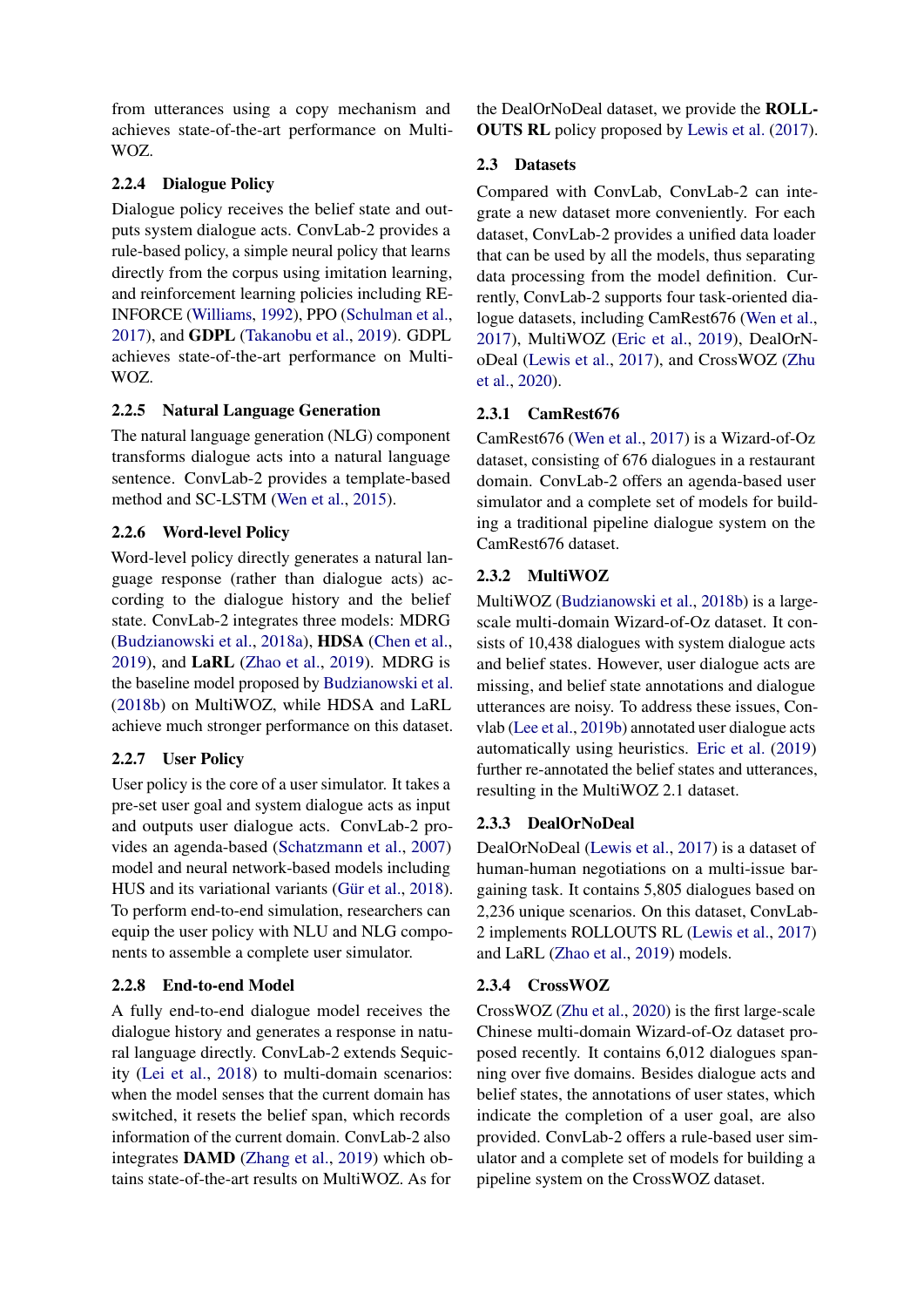<span id="page-3-0"></span>



Figure 2: Performance of the demo system in Section [3.](#page-4-0) Left: Success rate and inform F1 for each domain. Right: Proportions of the dialogue loop in each domain.

<span id="page-3-1"></span>

| <b>Overall results:</b>                   |  |  |
|-------------------------------------------|--|--|
| Success Rate: 60.8%; inform F1: 44.5%     |  |  |
| <b>Most confusing user dialogue acts:</b> |  |  |
| Request-Hotel-Post-?                      |  |  |
| - 34%: Request-Hospital-Post-?            |  |  |
| - 32%: Request-Attraction-Post-?          |  |  |
| Request-Hotel-Addr-?                      |  |  |
| - 29%: Request-Attraction-Addr-?          |  |  |
| - 28%: Request-Restaurant-Addr-?          |  |  |
| Request-Hotel-Phone-?                     |  |  |
| - 26%: Request-Restaurant-Phone-?         |  |  |
| - 26%: Request-Attraction-Phone-?         |  |  |
| Invalid system dialogue acts:             |  |  |
| - 31%: Inform-Hotel-Parking               |  |  |
| - 28%: Inform-Hotel-Internet              |  |  |
| Redundant system dialogue acts:           |  |  |
| - 34%: Inform-Hotel-Stars                 |  |  |
| <b>Missing system dialogue acts:</b>      |  |  |
| - 25%: Inform-Hotel-Phone                 |  |  |
| Most confusing system dialogue acts:      |  |  |
| Recommend-Hotel-Parking-yes               |  |  |
| - 21%: Recommend-Hotel-Parking-none       |  |  |
| - 18%: Inform-Hotel-Parking-none          |  |  |
| Inform-Hotel-Parking-yes                  |  |  |
| - 17%: Inform-Hotel-Parking-none          |  |  |
| Inform-Hotel-Stars-4                      |  |  |
| - 16%: Inform-Hotel-Internet-none         |  |  |
| User dialogue acts that cause loop:       |  |  |
| - 53% Request-Hotel-Phone-?               |  |  |
| - 21% Request-Hotel-Post-?                |  |  |
| - 14% Request-Hotel-Addr-?                |  |  |

Table 1: Comprehensive results (partial) of the demo system in Section [3](#page-4-0) for the Hotel domain. To save space, only the most frequent errors are presented.

#### 2.4 Analysis Tool

To evaluate a dialogue system quantitatively, ConvLab-2 offers an analysis tool to perform an end-to-end evaluation with a specified user simulator and generate an HTML report which contains rich statistics of simulated dialogues. Charts and tables are used in the test report for better demonstration. Partial results of a demo system in Section [3](#page-4-0) are shown in Figure [2](#page-3-0) and Table [1.](#page-3-1) Currently, the report contains the following pieces of information for each task domain:

- Metrics for overall performance such as success rate, inform F1, average turn number, etc.
- Common errors of the NLU component, such as the confusion matrix of user dialogue acts. For the example in Table [1,](#page-3-1) 34% of the requests for the Postcode in the Hotel domain are misinterpreted as the requests in the Hospital domain.
- Frequent invalid, redundant, and missing system dialogue acts predicted by the dialogue policy.
- The system dialogue acts from which the NLG component generates responses that confuse the user simulator. For the example in Table [1,](#page-3-1) it is hard to inform the user that the hotel has free parking.
- The causes of dialogue loops. Dialogue loop is the situation that the user keeps repeating the same request until the max turn number is reached. This result shows the requests that are hard for the system to handle.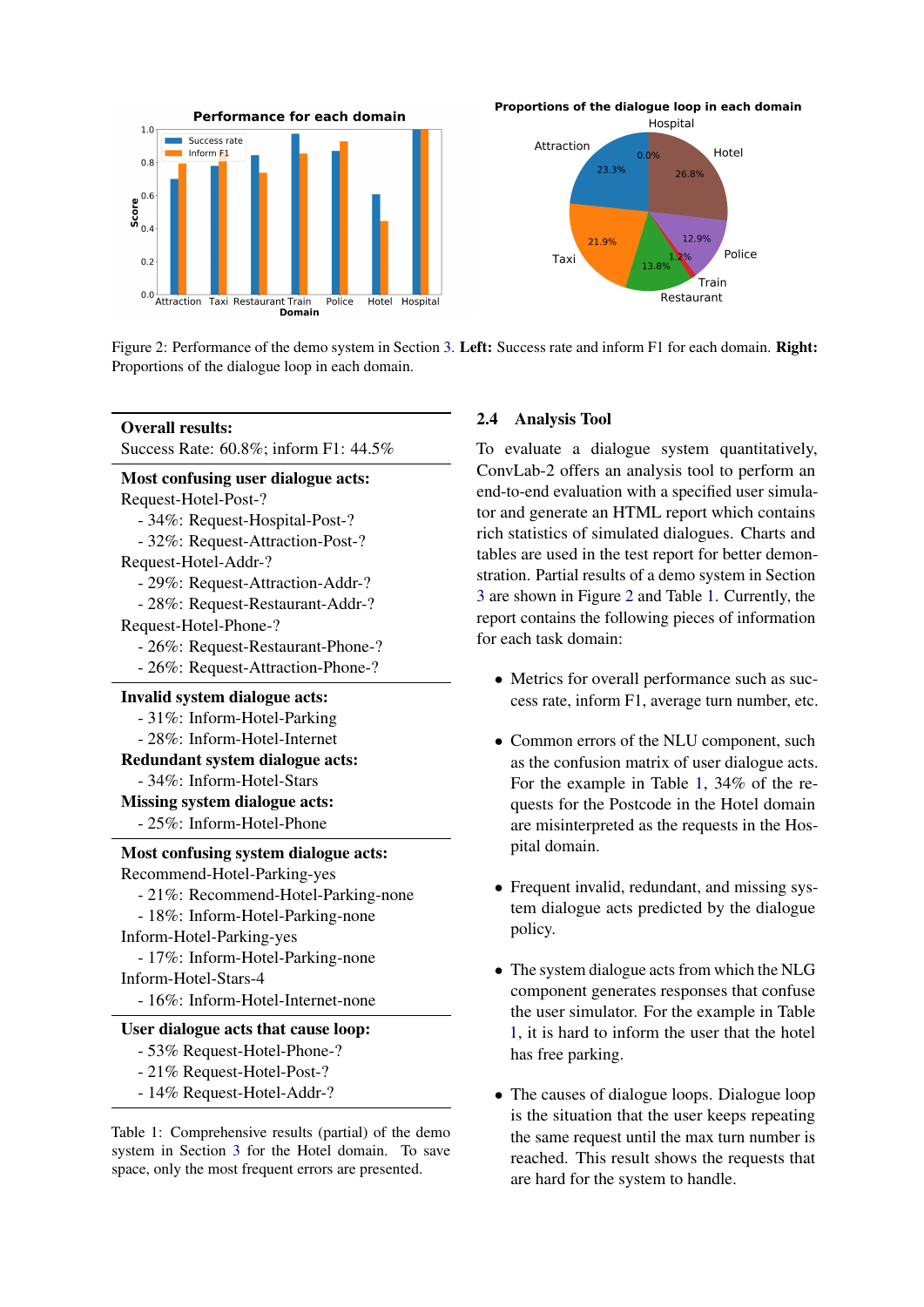<span id="page-4-1"></span>

|                                                 |                                                  | <b>Interactive Tool</b>                                                                                                                           |
|-------------------------------------------------|--------------------------------------------------|---------------------------------------------------------------------------------------------------------------------------------------------------|
| <b>Dataset</b>                                  | ÷<br>MultiWOZ                                    | I want to book a table for 6 at 18:45 on thursday                                                                                                 |
| <b>NLU Model</b>                                | $\div$<br><b>BERTNLU</b>                         | Oh that definitely worked . I have booked you in and your<br>reference number is 00000000.                                                        |
| "Inform",<br>"Hotel",                           |                                                  | I also want to find a moderate hotel                                                                                                              |
| "Stav".<br>0.4.0                                | <b>Recall NLU</b>                                | I have 18 different types of places to stay in that area. Do you<br>have any preferences ? How about kirkwood house ?                             |
| <b>DST Model</b>                                | ÷<br>RuleDST                                     | It should be in the east                                                                                                                          |
| "user_action": [<br>"Inform",                   |                                                  | I found 3 hotels do you have any other things you need the<br>hotel to have ? Personally, I hear good things about carolina<br>bed and breakfast. |
| "Hotel",<br>$11C + 2111$                        |                                                  | what type hotel is it?                                                                                                                            |
| <b>Policy Model</b>                             | ÷<br>RulePolicy                                  | The Worth House is a guesthouse.                                                                                                                  |
|                                                 |                                                  | I want to stay for 1 night                                                                                                                        |
| "Book",<br>"Booking",<br>"Ref",<br>0.0000000000 |                                                  | Booking was successful . Your reference number is 00000000                                                                                        |
| <b>NLG Model</b>                                | TemplateNLG ↓                                    |                                                                                                                                                   |
|                                                 | Booking was successful . Your reference number i |                                                                                                                                                   |
|                                                 |                                                  | clear<br>send                                                                                                                                     |

Figure 3: The interface of the Interactive Tool.

The analysis tool also supports the comparison between different dialogue systems that interact with the same user simulator. The above statistics and comparison results can significantly facilitate error analysis and system improvement.

#### 2.5 Interactive Tool

ConvLab-2 provides an interactive tool that enables researchers to converse with a dialogue system through a graphical user interface and modify intermediate results to correct system errors.

As shown in Figure [3,](#page-4-1) researchers can customize their dialogue system by selecting the dataset and the model of each component. Then, they can interact with the system via the user interface. During a conversation, the output of each component is displayed on the left side as a JSON formatted string, including the user dialogue acts parsed by the NLU, the belief state tracked by the DST, the system dialogue acts selected by the policy and the final system response generated by the NLG. By showing both the dialogue history and the component outputs, the researchers can get a good understanding of how their system works.

In addition to the fine-grained system output, the interactive tool also supports intermediate output modification. When a component makes a mistake and the dialogue fails to continue, the researchers can correct the JSON output of that component to redirect the conversation by replacing the original 19 sess.init\_session()

output with the correct one. This function is helpful when the researchers are debugging a specific component.

In consideration of the compatibility across platforms, the interactive tool is deployed as a web service that can be accessed via a web browser. To use self-defined models, the researchers have to edit a configuration file, which defines all available models for each component. The researchers can also add their own models into the configuration file easily.

### <span id="page-4-0"></span>3 Demo

This section demonstrates how to use ConvLab-2 to build, evaluate, and diagnose a traditional pipeline dialogue system developed on the MultiWOZ dataset.

```
1 import ... # import necessary modules
 2 # Create models for each component
3 # Parameters are omitted for simplicity
   sys\_nlu = BERTNLU(...)sys\_dst = RuleDST (...)
  sys\_policy = RulePolicy(...)sys\_nlg = TemplateNLG(...)
 8 # Assemble a pipeline system named "sys"
9 sys_agent = PipelineAgent(sys_nlu, sys_dst,
        sys_policy, sys_nlg, name="sys")
10 # Build a user simulator similarly but without DST
11 user nlu = BERTNLU(...)12 user_policy = RulePolicy(...)
13 user n \cdot 1g = TemplateNLG(...)
14 user_agent = PipelineAgent(user_nlu, None,
        user_policy, user_nlg, name="user")
15 # Create an evaluator and a conversation environment
16 evaluator = MultiWozEvaluator()
17 sess = BiSession(sys_agent, user_agent, evaluator)
18 # Start simulation
```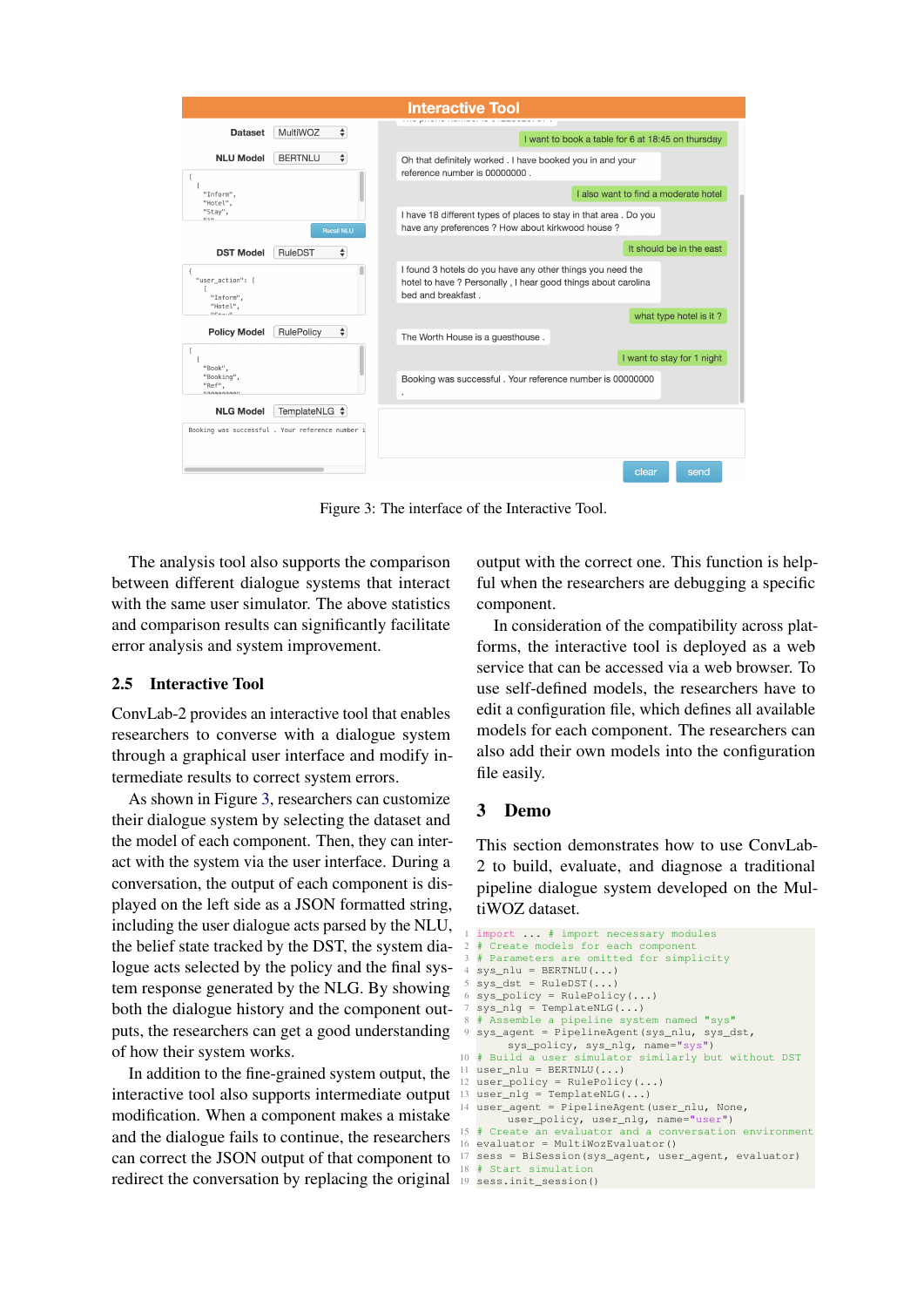

Listing 1: Example code for the demo.

To build such a dialogue system, we need to instantiate a model for each component and assemble them into a complete agent. As shown in the above code, the system consists of a BERTNLU, a rule-based DST, a rule-based system policy, and a template-based NLG. Likewise, we can build a user simulator that consists of a BERTNLU, an agenda-based user policy, and a template-based NLG. Thanks to the flexibility of the framework, the DST of the simulator can be None, which means passing the parsed dialogue acts directly to the policy without the belief state.

For end-to-end evaluation, ConvLab-2 provides a BiSession class, which takes a system, a simulator, and an evaluator as inputs. Then this class can be used to simulate dialogues and calculate end-to-end evaluation metrics. For example, the task success rate of the system is 64.2%, and the inform F1 is 67.0% for 1000 simulated dialogues. In addition to automatic evaluation, ConvLab-2 can perform human evaluation via Amazon Mechanical Turk using the same system agent.

Then the analysis tool can be used to perform a comprehensive evaluation. Equipped with a user simulator, the tool can analyze and compare multiple systems. Some results are shown in Figure [2](#page-3-0) and Table [1.](#page-3-1) We collected statistics from 1000 simulated dialogues and found that

- The demo system performs the poorest in the Hotel domain but always completes the goal in the Hospital domain.
- The sub-task in the Hotel domain is more likely to cause dialogue loops than in other domains. More than half of the loops in the Hotel domain are caused by the user request for the phone number.
- One of the most common errors of the NLU

component is misinterpreting the domain of user dialogue acts. For example, the user request for the Postcode, address, and phone number in the Hotel domain is often parsed as in other domains.

• In the Hotel domain, the dialogue acts whose slots are Parking are much harder to be perceived than other dialogue acts.

The researchers can further diagnose their system by observing fine-grained output and rescuing a failed dialogue using our provided interactive tool. An example is shown in Figure [3,](#page-4-1) in which at first the BERTNLU falsely identified the domain as *Restaurant*. After correcting the domain to *Hotel* manually, a *Recall NLU* button appears. By clicking the button, the dialogue system reruns this turn by skipping the NLU module and directly use the corrected NLU output. Combined with the observations from the analysis tool, alleviating the domain confusion problem of the NLU component may significantly improve system performance.

# 4 Code and Resources

ConvLab-2 is publicly available on [https://](https://github.com/thu-coai/ConvLab-2) [github.com/thu-coai/ConvLab-2](https://github.com/thu-coai/ConvLab-2). Resources such as datasets, trained models, tutorials, and demo video are also released. We will keep track of new datasets and state-of-the-art models. Contributions from the community are always welcome.

### 5 Conclusion

We present ConvLab-2, an open-source toolkit for building, evaluating, and diagnosing a taskoriented dialogue system. Based on ConvLab [\(Lee](#page-6-0) [et al.,](#page-6-0) [2019b\)](#page-6-0), ConvLab-2 integrates more powerful models, supports more datasets, and develops an analysis tool and an interactive tool for comprehensive end-to-end evaluation. For demonstration, we give an example of using ConvLab-2 to build, evaluate, and diagnose a system on the MultiWOZ dataset. We hope that ConvLab-2 is instrumental in promoting the research on task-oriented dialogue.

### Acknowledgments

This work was jointly supported by the NSFC projects (Key project with No. 61936010 and regular project with No. 61876096), and the National Key R&D Program of China (Grant No. 2018YFC0830200). We thank THUNUS NExT Joint-Lab for the support.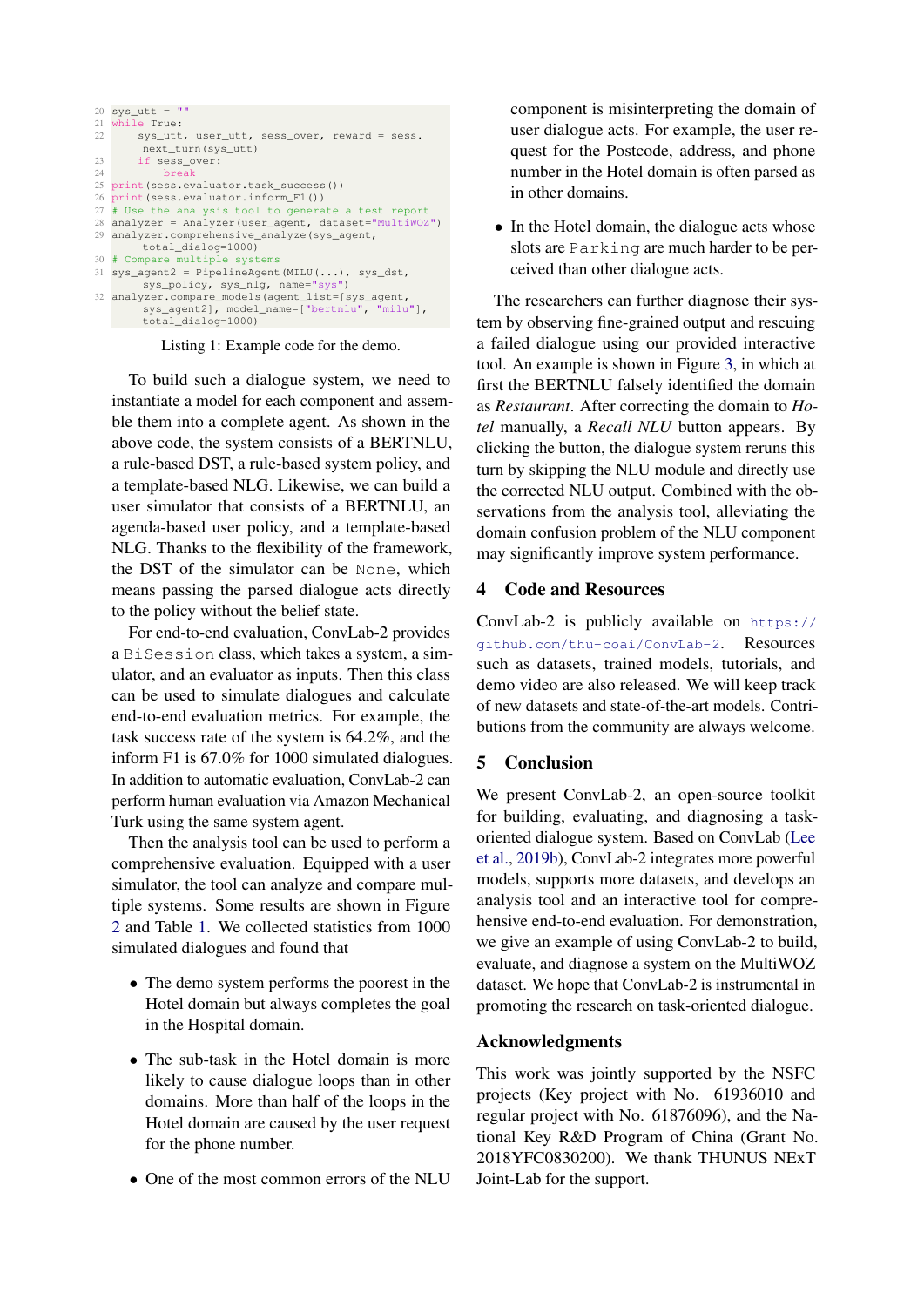#### References

- <span id="page-6-7"></span>Tom Bocklisch, Joey Faulkner, Nick Pawlowski, and Alan Nichol. 2017. [Rasa: Open source language un](http://arxiv.org/abs/1712.05181)[derstanding and dialogue management.](http://arxiv.org/abs/1712.05181)
- <span id="page-6-14"></span>Pawel Budzianowski, Iñigo Casanueva, Bo-Hsiang Tseng, and Milica Gasic. 2018a. [Towards end-to](https://pdfs.semanticscholar.org/47d0/1eb59cd37d16201fcae964bd1d2b49cfb55e.pdf)[end multi-domain dialogue modelling.](https://pdfs.semanticscholar.org/47d0/1eb59cd37d16201fcae964bd1d2b49cfb55e.pdf)
- <span id="page-6-2"></span>Paweł Budzianowski, Tsung-Hsien Wen, Bo-Hsiang Tseng, Iñigo Casanueva, Stefan Ultes, Osman Ra-madan, and Milica Gašić. 2018b. [MultiWOZ - a](https://doi.org/10.18653/v1/D18-1547) [large-scale multi-domain wizard-of-Oz dataset for](https://doi.org/10.18653/v1/D18-1547) [task-oriented dialogue modelling.](https://doi.org/10.18653/v1/D18-1547) In *Proceedings of the 2018 Conference on Empirical Methods in Natural Language Processing*, pages 5016–5026, Brussels, Belgium. Association for Computational Linguistics.
- <span id="page-6-15"></span>Wenhu Chen, Jianshu Chen, Pengda Qin, Xifeng Yan, and William Yang Wang. 2019. [Semantically con](https://doi.org/10.18653/v1/P19-1360)[ditioned dialog response generation via hierarchical](https://doi.org/10.18653/v1/P19-1360) [disentangled self-attention.](https://doi.org/10.18653/v1/P19-1360) In *Proceedings of the 57th Annual Meeting of the Association for Computational Linguistics*, pages 3696–3709, Florence, Italy. Association for Computational Linguistics.
- <span id="page-6-11"></span>Jacob Devlin, Ming-Wei Chang, Kenton Lee, and Kristina Toutanova. 2019. [BERT: Pre-training of](https://doi.org/10.18653/v1/N19-1423) [deep bidirectional transformers for language under](https://doi.org/10.18653/v1/N19-1423)[standing.](https://doi.org/10.18653/v1/N19-1423) In *Proceedings of the 2019 Conference of the North American Chapter of the Association for Computational Linguistics: Human Language Technologies, Volume 1 (Long and Short Papers)*, pages 4171–4186, Minneapolis, Minnesota. Association for Computational Linguistics.
- <span id="page-6-17"></span>Mihail Eric, Rahul Goel, Shachi Paul, Abhishek Sethi, Sanchit Agarwal, Shuyag Gao, and Dilek Hakkani-Tur. 2019. [Multiwoz 2.1: Multi-domain dialogue](https://arxiv.org/abs/1907.01669) [state corrections and state tracking baselines.](https://arxiv.org/abs/1907.01669) *arXiv preprint arXiv:1907.01669*.
- <span id="page-6-5"></span>Jianfeng Gao, Michel Galley, and Lihong Li. 2019. Neural approaches to conversational ai. *Foundations and Trends*( $\widehat{R}$ ) *in Information Retrieval*, 13(2-3):127–298.
- <span id="page-6-16"></span>Izzeddin Gür, Dilek Hakkani-Tür, Gokhan Tür, and Pararth Shah. 2018. [User modeling for task oriented](https://doi.org/10.1109/SLT.2018.8639652) [dialogues.](https://doi.org/10.1109/SLT.2018.8639652) In *2018 IEEE Spoken Language Technology Workshop (SLT)*, pages 900–906. IEEE.
- <span id="page-6-1"></span>Matthew Henderson, Blaise Thomson, and Jason D. Williams. 2014. [The second dialog state tracking](https://doi.org/10.3115/v1/W14-4337) [challenge.](https://doi.org/10.3115/v1/W14-4337) In *Proceedings of the 15th Annual Meeting of the Special Interest Group on Discourse and Dialogue (SIGDIAL)*, pages 263–272, Philadelphia, PA, U.S.A. Association for Computational Linguistics.
- <span id="page-6-13"></span>Hwaran Lee, Jinsik Lee, and Tae-Yoon Kim. 2019a. [SUMBT: Slot-utterance matching for universal and](https://doi.org/10.18653/v1/P19-1546) [scalable belief tracking.](https://doi.org/10.18653/v1/P19-1546) In *Proceedings of the 57th*

*Annual Meeting of the Association for Computational Linguistics*, pages 5478–5483, Florence, Italy. Association for Computational Linguistics.

- <span id="page-6-0"></span>Sungjin Lee, Qi Zhu, Ryuichi Takanobu, Zheng Zhang, Yaoqin Zhang, Xiang Li, Jinchao Li, Baolin Peng, Xiujun Li, Minlie Huang, and Jianfeng Gao. 2019b. [ConvLab: Multi-domain end-to-end dialog system](https://doi.org/10.18653/v1/P19-3011) [platform.](https://doi.org/10.18653/v1/P19-3011) In *Proceedings of the 57th Annual Meeting of the Association for Computational Linguistics: System Demonstrations*, pages 64–69, Florence, Italy. Association for Computational Linguistics.
- <span id="page-6-4"></span>Wenqiang Lei, Xisen Jin, Min-Yen Kan, Zhaochun Ren, Xiangnan He, and Dawei Yin. 2018. [Sequicity:](https://doi.org/10.18653/v1/P18-1133) [Simplifying task-oriented dialogue systems with sin](https://doi.org/10.18653/v1/P18-1133)[gle sequence-to-sequence architectures.](https://doi.org/10.18653/v1/P18-1133) In *Proceedings of the 56th Annual Meeting of the Association for Computational Linguistics (Volume 1: Long Papers)*, pages 1437–1447, Melbourne, Australia. Association for Computational Linguistics.
- <span id="page-6-9"></span>Mike Lewis, Denis Yarats, Yann Dauphin, Devi Parikh, and Dhruv Batra. 2017. [Deal or no deal? end-to](https://doi.org/10.18653/v1/D17-1259)[end learning of negotiation dialogues.](https://doi.org/10.18653/v1/D17-1259) In *Proceedings of the 2017 Conference on Empirical Methods in Natural Language Processing*, pages 2443–2453, Copenhagen, Denmark. Association for Computational Linguistics.
- <span id="page-6-10"></span>F. Mairesse, M. Gasic, F. Jurcicek, S. Keizer, B. Thomson, K. Yu, and S. Young. 2009. [Spoken language](https://doi.org/10.1109/ICASSP.2009.4960692) [understanding from unaligned data using discrimi](https://doi.org/10.1109/ICASSP.2009.4960692)[native classification models.](https://doi.org/10.1109/ICASSP.2009.4960692) In *2009 IEEE International Conference on Acoustics, Speech and Signal Processing*, pages 4749–4752.
- <span id="page-6-6"></span>Alexander Miller, Will Feng, Dhruv Batra, Antoine Bordes, Adam Fisch, Jiasen Lu, Devi Parikh, and Jason Weston. 2017. [ParlAI: A dialog research soft](https://doi.org/10.18653/v1/D17-2014)[ware platform.](https://doi.org/10.18653/v1/D17-2014) In *Proceedings of the 2017 Conference on Empirical Methods in Natural Language Processing: System Demonstrations*, pages 79–84, Copenhagen, Denmark. Association for Computational Linguistics.
- <span id="page-6-8"></span>Alexandros Papangelis, Mahdi Namazifar, Chandra Khatri, Yi-Chia Wang, Piero Molino, and Gokhan Tur. 2020. [Plato dialogue system: A flexible conver](http://arxiv.org/abs/2001.06463)[sational ai research platform.](http://arxiv.org/abs/2001.06463)
- <span id="page-6-3"></span>Baolin Peng, Xiujun Li, Lihong Li, Jianfeng Gao, Asli Celikyilmaz, Sungjin Lee, and Kam-Fai Wong. 2017. [Composite task-completion dialogue policy](https://doi.org/10.18653/v1/D17-1237) [learning via hierarchical deep reinforcement learn](https://doi.org/10.18653/v1/D17-1237)[ing.](https://doi.org/10.18653/v1/D17-1237) In *Proceedings of the 2017 Conference on Empirical Methods in Natural Language Processing*, pages 2231–2240, Copenhagen, Denmark. Association for Computational Linguistics.
- <span id="page-6-12"></span>Osman Ramadan, Paweł Budzianowski, and Milica Gašić. 2018. [Large-scale multi-domain belief track](https://doi.org/10.18653/v1/P18-2069)[ing with knowledge sharing.](https://doi.org/10.18653/v1/P18-2069) In *Proceedings of the 56th Annual Meeting of the Association for Computational Linguistics (Volume 2: Short Papers)*,